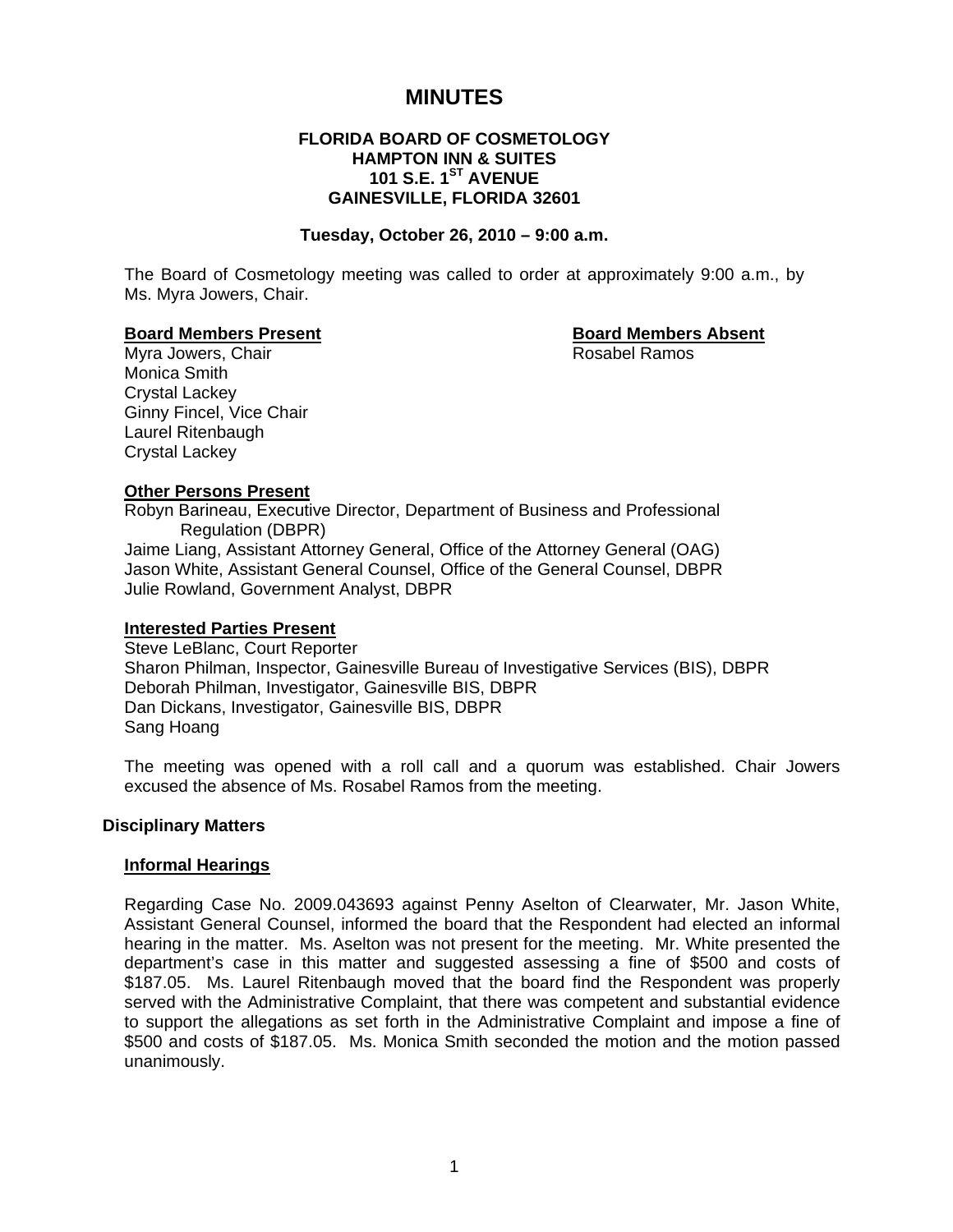Regarding Case No. 2009.032234 against Diamond Nails of West Palm Beach, Mr. White informed the board that the Respondent had elected an informal hearing in the matter. The Respondent was not present for the meeting. Mr. White presented the department's case in this matter and suggested assessing a fine of \$650 and costs of \$99.54. Vice Chair Ginny Fincel moved that the board find the Respondent was properly served with the Administrative Complaint, that there was competent and substantial evidence to support the allegations as set forth in the Administrative Complaint and impose a fine of \$650 and costs of \$99.54, reinspection in six months, plus six months stayed suspension against cosmetology salon license CE9956840. In the event the Respondent fails to comply with the terms of the final order, the stay shall be lifted and the cosmetology salon license will be suspended. Ms. Smith seconded the motion and the motion passed unanimously.

Regarding Case Nos. 2009.061672 and 2009.051184 against Sang-Mai-Thai Hoang and Red Nails of Lake City, Mr. White informed the board that the Respondent had elected an informal hearing in the matter. Ms. Hoang was present for the meeting and was sworn in by the Court Reporter. Mr. White presented the department's case in this matter and suggested assessing a fine of \$500 and costs of \$106.06. Vice Chair Fincel moved that the board find the Respondent was properly served with the Administrative Complaint, that there was competent and substantial evidence to support the allegations as set forth in the Administrative Complaint and impose a fine of \$500 and costs of \$106.06, re-inspection in six months, plus six months stayed suspension against cosmetology salon license CE9969021. In the event the Respondent fails to comply with the terms of the final order, the stay shall be lifted and the cosmetology salon license will be suspended. Ms. Ritenbaugh seconded the motion and the motion passed unanimously.

Regarding Case No. 2009.063719 against New York Cuts of Lake Worth, Mr. White informed the board that the Respondent had elected an informal hearing in the matter. The Respondent was not present for the meeting. Mr. White presented the department's case in this matter and suggested assessing a fine of \$150 and costs of \$52.16. Vice Chair Fincel moved that the board find the Respondent was properly served with the Administrative Complaint, that there was competent and substantial evidence to support the allegations as set forth in the Administrative Complaint and impose a fine of \$150 and costs of \$52.16, re-inspection in six months, plus six months stayed suspension against cosmetology salon license CE9977644. In the event the Respondent fails to comply with the terms of the final order, the stay shall be lifted and the cosmetology salon license will be suspended. Ms. Ritenbaugh seconded the motion and the motion passed unanimously.

Regarding Case Nos. 2009.056668 and 2009.051192 against Quang Trung San and Pro Nails of Ocala, Mr. White informed the board that the Respondent had elected an informal hearing in the matter. Mr. San was not present for the meeting. Mr. White presented the department's case in this matter and suggested assessing a fine of \$500 and costs of \$219.68. Ms. Ritenbaugh moved that the board find the Respondent was properly served with the Administrative Complaint, that there was competent and substantial evidence to support the allegations as set forth in the Administrative Complaint and impose a fine of \$500 and costs of \$219.68. Ms. Smith seconded the motion and the motion passed unanimously.

Regarding Case Nos. 2009.056678 and 2009.051181 against Cuong Minh Van and Lee Nails of Chiefland, Mr. White informed the board that the Respondent had elected an informal hearing in the matter. Mr. Van was not present for the meeting. Mr. White presented the department's case in this matter and suggested assessing a fine of \$500 and costs of \$98.72. Vice Chair Fincel moved that the board find the Respondent was properly served with the Administrative Complaint, that there was competent and substantial evidence to support the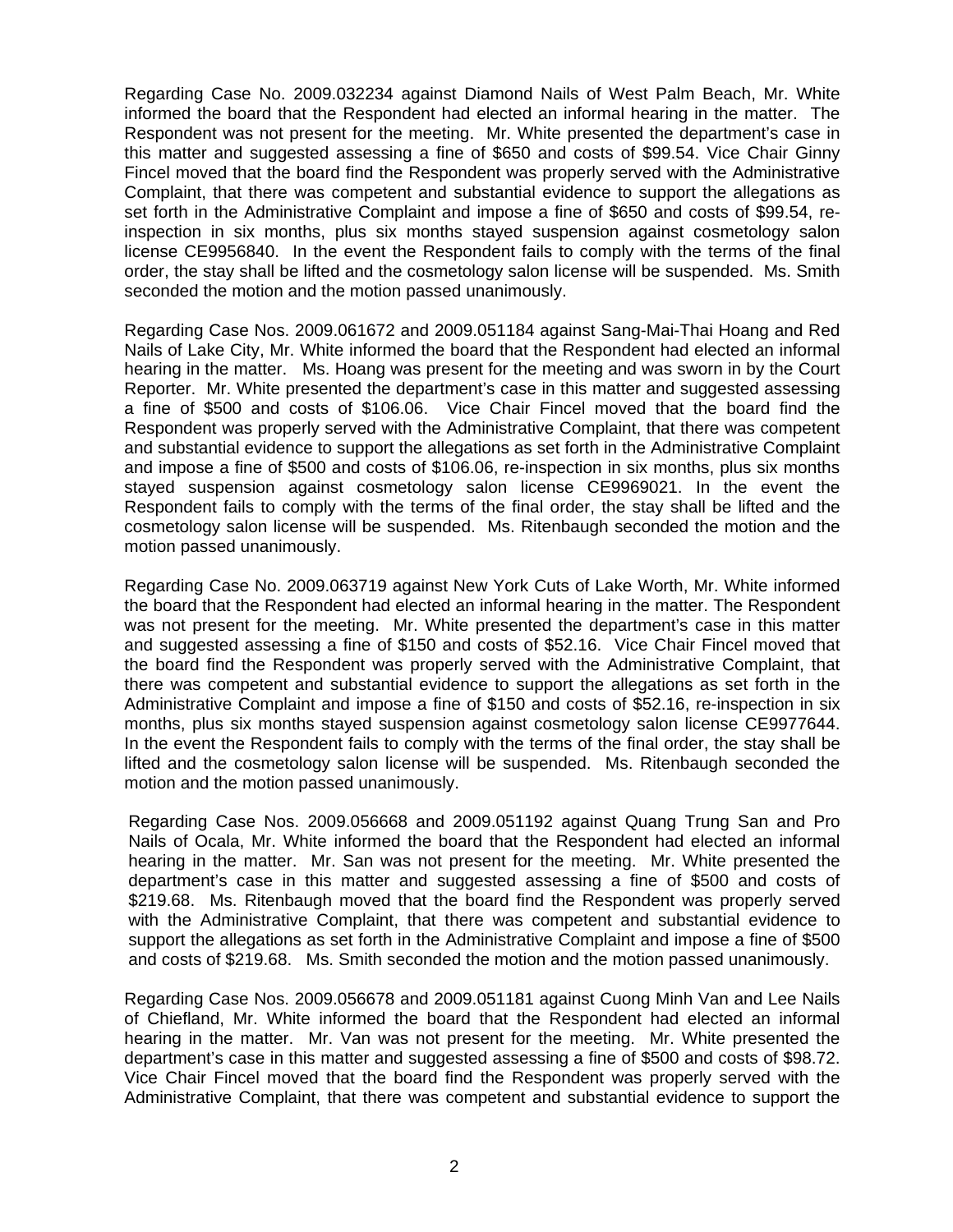allegations as set forth in the Administrative Complaint and impose a fine of \$500 and costs of \$98.72, re-inspection in six months, plus six months stayed suspension against cosmetology salon license CE9957708. In the event the Respondent fails to comply with the terms of the final order, the stay shall be lifted and the cosmetology salon license will be suspended. Ms. Ritenbaugh seconded the motion and the motion passed unanimously.

Regarding Case No. 2009.046236 against Terrence Wells of Delray Beach, Mr. White informed the board that the Respondent had elected an informal hearing in the matter. Mr. Wells was not present for the meeting. Mr. White presented the department's case in this matter and suggested assessing a fine of \$500 and costs of \$7.83. Ms. Smith moved that the board find the Respondent was properly served with the Administrative Complaint, that there was competent and substantial evidence to support the allegations as set forth in the Administrative Complaint and impose a fine of \$500 and costs of \$7.83. Ms. Ritenbaugh seconded the motion and the motion passed unanimously.

Regarding Case No. 2010.002479 against Angel Nails of Ellington, Mr. White requested that this disciplinary case be pulled from the agenda.

## **Motions for Waiver of Rights and Final Order**

Regarding Case No. 2009.017974 against Allure Nail of Pensacola, Mr. White presented the department's case and suggested imposing a fine of \$250 and costs of \$88.62. The Respondent was not present for the meeting. Ms. Crystal Lackey moved that the board find that the Respondent was properly served with the Administrative Complaint, the Respondent failed to respond within 21 days thereby waiving their right to elect a hearing in this matter, that the board accept the allegations as stated in the Administrative Complaint and adopt them as the findings of fact and conclusions of law of the board and impose a fine of \$250 and costs of \$88.62. Ms. Ritenbaugh seconded the motion and the motion passed unanimously.

Regarding Case No. 2008.029510 against Obrian Breedlove of Orlando, Mr. White presented the department's case and suggested imposing a fine of \$200 and costs of \$146. The Respondent was not present for the meeting. Vice Chair Fincel moved that the board find that the Respondent was properly served with the Administrative Complaint, the Respondent failed to respond within 21 days thereby waiving their right to elect a hearing in this matter, that the board accept the allegations as stated in the Administrative Complaint and adopt them as the findings of fact and conclusions of law of the board and impose a fine of \$200 and costs of \$146. Ms. Ritenbaugh seconded the motion and the motion passed unanimously.

Regarding Case No. 2009.053045 against Andrea Duval of Apalachicola, Mr. White presented the department's case and suggested imposing a fine of \$500 and costs of \$146.04. Ms. Duval was not present for the meeting. Vice Chair Fincel moved that the board dismiss the case based on insufficient evidence to support the allegations. Ms. Smith seconded the motion and the motion passed unanimously.

Regarding Case No. 2009.0055741 against Christine Ely of Tamarac, Mr. White presented the department's case and suggested imposing a fine of \$500 and costs of \$276.42. Ms. Ely was not present for the meeting. Ms. Smith moved that the board find that the Respondent was properly served with the Administrative Complaint, the Respondent failed to respond within 21 days thereby waiving their right to elect a hearing in this matter, that the board accept the allegations as stated in the Administrative Complaint and adopt them as the findings of fact and conclusions of law of the board and impose a fine of \$500 and costs of \$276.42. Ms. Ritenbaugh seconded the motion and the motion passed unanimously.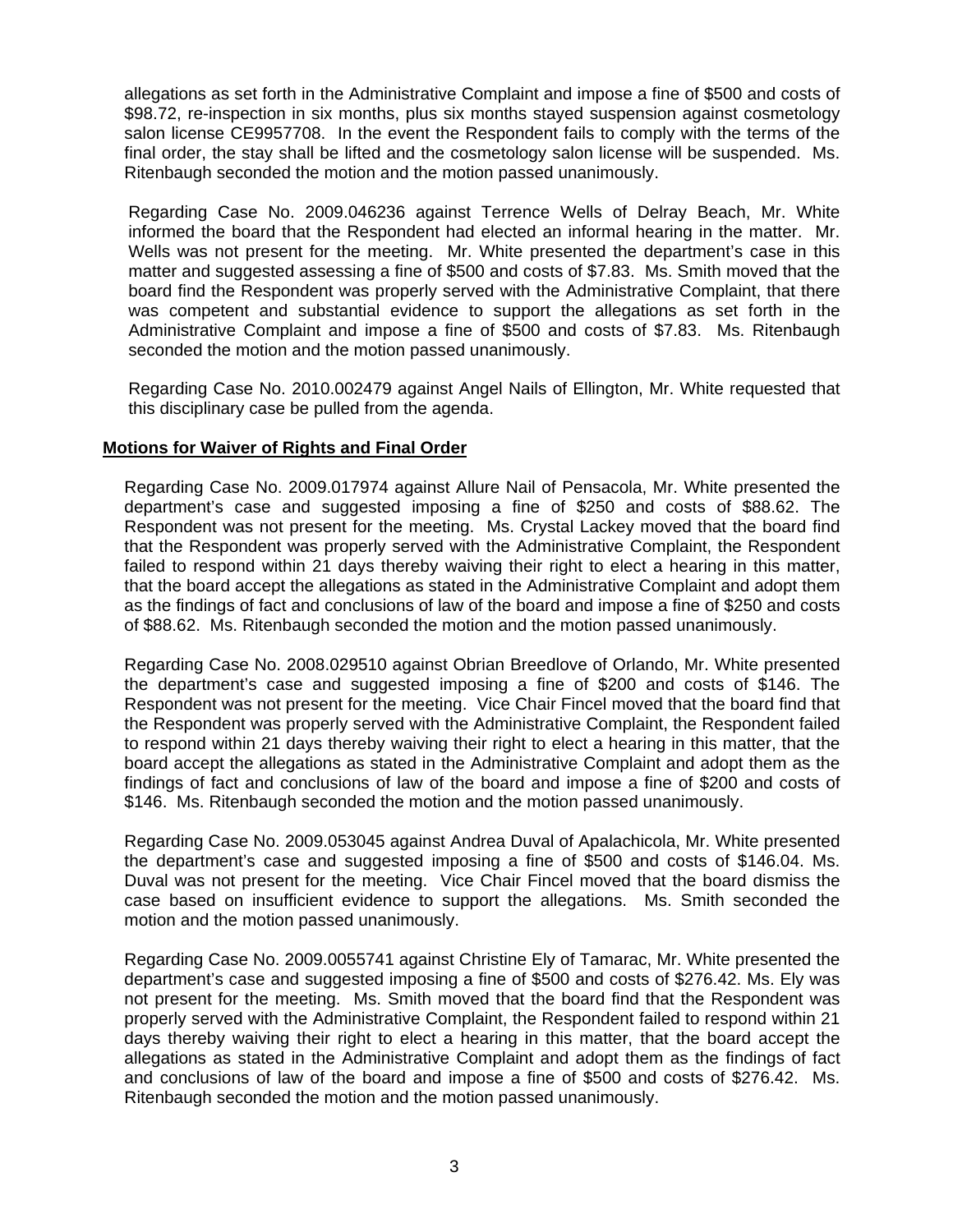Regarding Case No. 2009.022830 against Honeycomb Hair and Nail Salon of Orlando, Mr. White presented the department's case and suggested imposing a fine of \$500 and costs of \$135.93. The Respondent was not present for the meeting. Vice Chair Fincel moved that the board find that the Respondent was properly served with the Administrative Complaint, the Respondent failed to respond within 21 days thereby waiving their right to elect a hearing in this matter, that the board accept the allegations as stated in the Administrative Complaint and adopt them as the findings of fact and conclusions of law of the board and impose a fine of \$500 and costs of \$135.93, re-inspection in six months, plus six months stayed suspension against cosmetology salon license CE9961742. In the event the Respondent fails to comply with the terms of the final order, the stay shall be lifted and the cosmetology salon license will be suspended. Ms. Lackey seconded the motion and the motion passed unanimously.

Regarding Case No. 2008.059973 against Melinda Lemme of Altamonte Springs, Mr. White presented the department's case and suggested imposing a fine of \$500 and costs of \$241.47. Ms. Lemme was not present for the meeting. Vice Chair Fincel moved that the board find that the Respondent was properly served with the Administrative Complaint, the Respondent failed to respond within 21 days thereby waiving their right to elect a hearing in this matter, that the board accept the allegations as stated in the Administrative Complaint and adopt them as the findings of fact and conclusions of law of the board and impose a fine of \$500 and costs of \$241.47. Ms. Ritenbaugh seconded the motion and the motion passed unanimously.

Regarding Case No. 2009.025813 against Sabrina Lesane of Ft. Pierce, Mr. White presented the department's case and suggested imposing a fine of \$1,000 and costs of \$168.89. Ms. Lesane was not present for the meeting. Ms. Ritenbaugh moved that the board find that the Respondent was properly served with the Administrative Complaint, the Respondent failed to respond within 21 days thereby waiving their right to elect a hearing in this matter, that the board accept the allegations as stated in the Administrative Complaint and adopt them as the findings of fact and conclusions of law of the board and impose a fine of \$1,000 and costs of \$168.89, plus six months stayed suspension against the Respondent's cosmetology license CL184521. In the event the Respondent fails to comply with the terms of the final order, the stay shall be lifted and the Respondent's cosmetology license will be suspended. Ms. Smith seconded the motion and the motion passed unanimously.

Regarding Case Nos. 2009.009135 and 2008.063471 against Nhi Thi Thu Nguyen and Regal Nails & Spa of New Port Richey, Mr. White presented the department's case and suggested imposing a fine of \$500 and costs of \$113.92. The Respondent was not present for the meeting. Vice Chair Fincel moved that the board find that the Respondent was properly served with the Administrative Complaint, the Respondent failed to respond within 21 days thereby waiving their right to elect a hearing in this matter, that the board accept the allegations as stated in the Administrative Complaint and adopt them as the findings of fact and conclusions of law of the board and impose a fine of \$500 and costs of \$113.92, re-inspection in six months, plus six months stayed suspension against cosmetology salon license CE9977027. In the event the Respondent fails to comply with the terms of the final order, the stay shall be lifted and the cosmetology salon license will be suspended. Ms. Lackey seconded the motion and the motion passed unanimously.

Regarding Case No. 2008.064077 against Kimberly Kay Simpson of Safety Harbor, Mr. White presented the department's case and suggested imposing a fine of \$500 and costs of \$55.61. Ms. Soto was not present for the meeting. Ms. Smith moved that the board find that the Respondent was properly served with the Administrative Complaint, the Respondent failed to respond within 21 days thereby waiving their right to elect a hearing in this matter, that the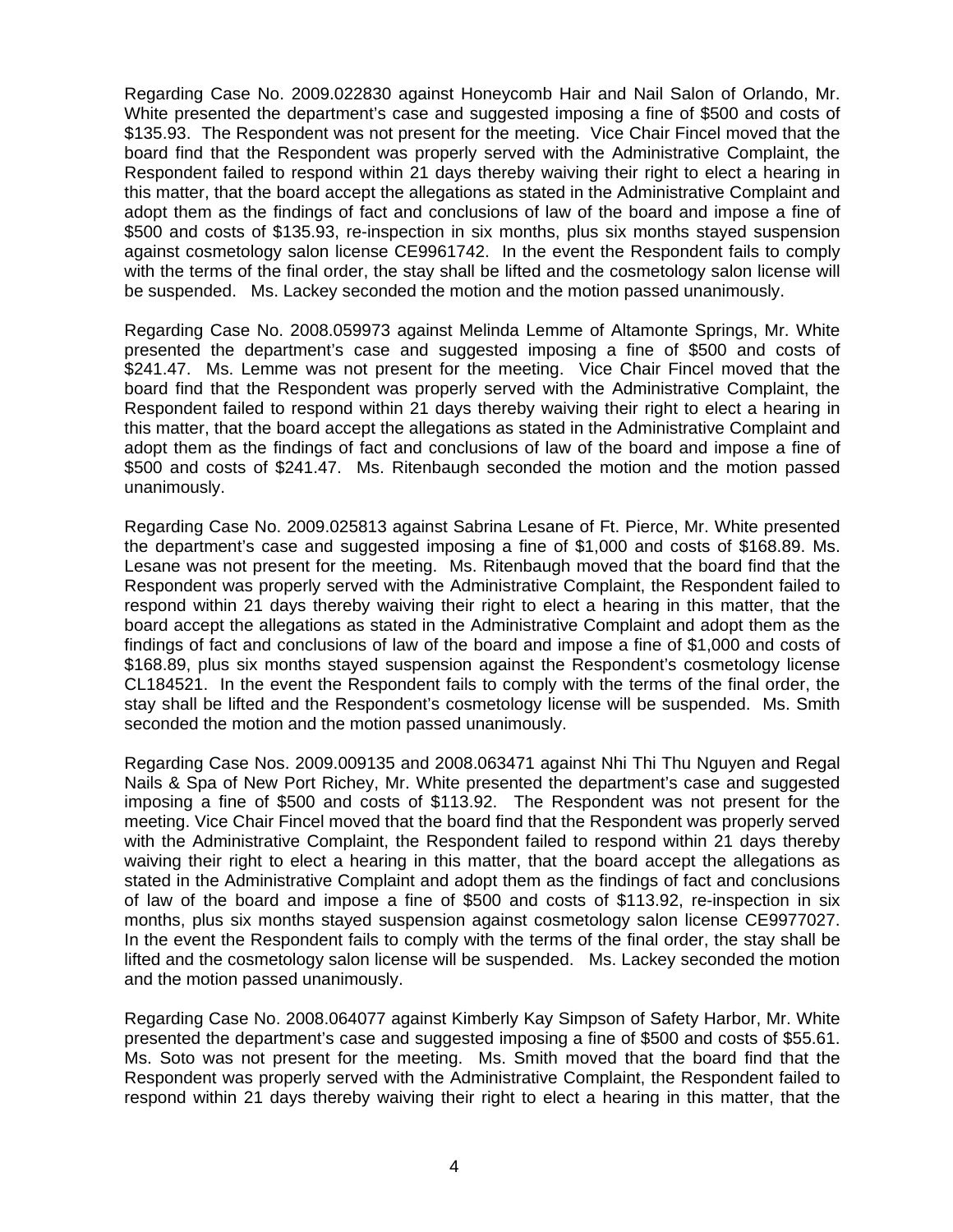board accept the allegations as stated in the Administrative Complaint and adopt them as the findings of fact and conclusions of law of the board and impose a fine of \$500 and costs of \$55.61. Ms. Ritenbaugh seconded the motion and the motion passed unanimously.

Regarding Case No. 2009.060994 against Lidmara Camejo Soto of Miami, Mr. White presented the department's case and suggested imposing a fine of \$500 and costs of \$36.55. Ms. Soto was not present for the meeting. Ms. Lackey moved that the board find that the Respondent was properly served with the Administrative Complaint, the Respondent failed to respond within 21 days thereby waiving their right to elect a hearing in this matter, that the board accept the allegations as stated in the Administrative Complaint and adopt them as the findings of fact and conclusions of law of the board and impose a fine of \$500 and costs of \$36.55. Vice Chair Fincel seconded the motion and the motion passed unanimously.

Regarding Case Nos. 2009.033211 and 2009.033197 against Sharp Image Hair Salon and Georgia Tolbert of West Palm Beach, Mr. White presented the department's case and suggested imposing a fine of \$600 and costs of \$247.57. The Respondent was not present for the meeting. Vice Chair Fincel moved that the board find that the Respondent was properly served with the Administrative Complaint, the Respondent failed to respond within 21 days thereby waiving their right to elect a hearing in this matter, that the board accept the allegations as stated in the Administrative Complaint and adopt them as the findings of fact and conclusions of law of the board and impose a fine of \$600 and costs of \$247.57, reinspection in six months, plus six months stayed suspension against cosmetology salon license CE9961378. In the event the Respondent fails to comply with the terms of the final order, the stay shall be lifted and the cosmetology salon license will be suspended. Ms. Smith seconded the motion and the motion passed unanimously.

Mr. White presented the following cases for consideration by the board. Vice Chair Fincel moved that the board find that the Respondent was properly served with the Administrative Complaint, the Respondent failed to respond within 21 days thereby waiving their right to elect a hearing in this matter, that the board accept the allegations as stated in the Administrative Complaint and adopt them as the findings of fact and conclusions of law of the board and imposed the penalties shown below:

- Artist Beauti and Salon; Winter Springs Case No. 2009.025766 \$650 fine and \$134.74 costs Six month stayed suspension Re-inspection in six months
- The Betty Beauty Club Salon; Ft. Lauderdale Case No. 2009.015173 \$800 fine and \$268.07 costs Six month stayed suspension Re-inspection in six months
- Marlene Ann Brazil; Hernando Case No. 2009.012060 \$1,000 fine and \$65.88 costs Six month stayed suspension Re-inspection in six months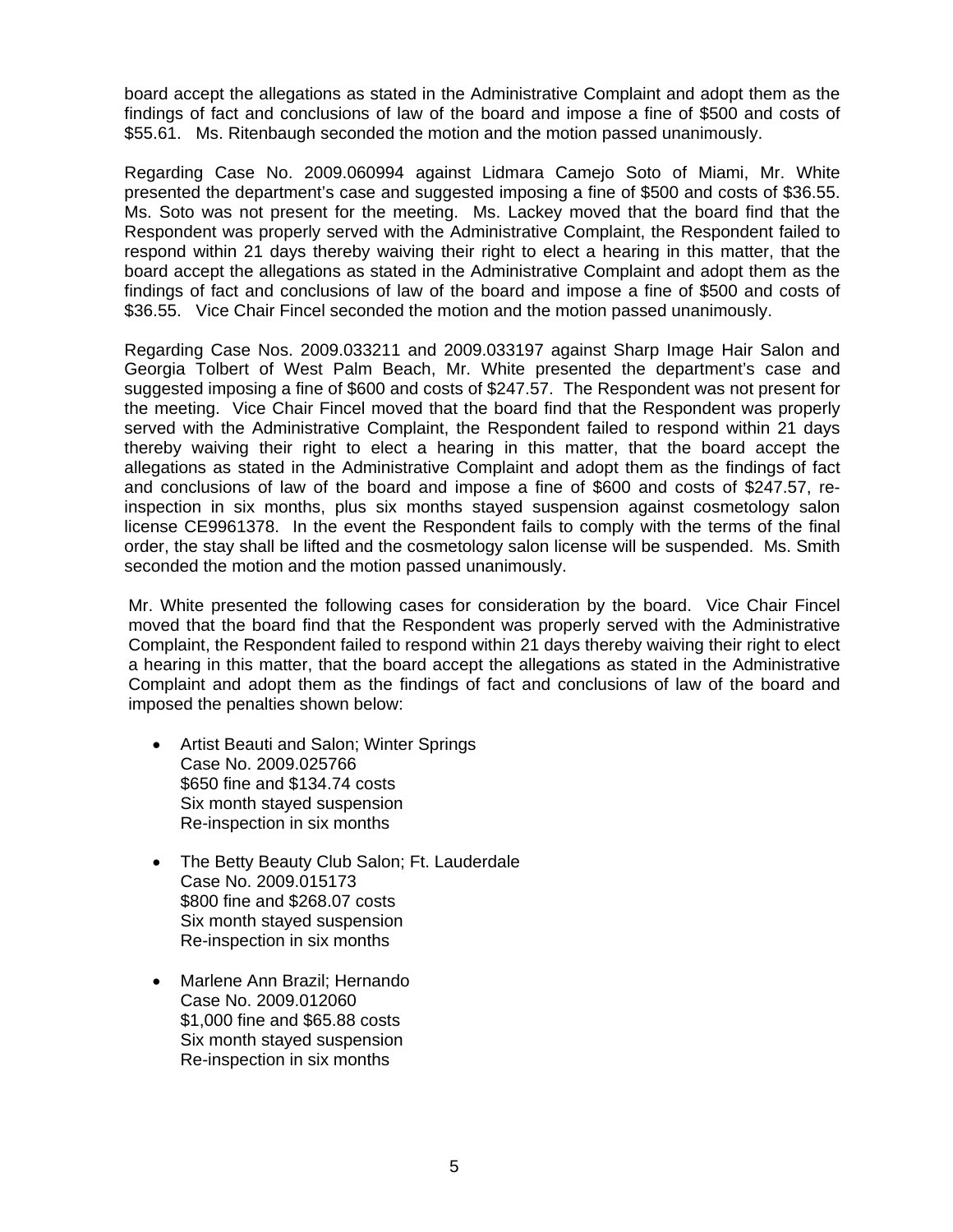- Marie Fils-Amie; Port St. Lucie Case No. 2009.012074 \$1,000 fine and \$143.05 costs Six month stayed suspension Re-inspection in six months
- Sheena Howard; Orlando Case No. 2009.012259 \$1,000 fine and \$155.86 costs Six month stayed suspension Re-inspection in six months
- Michelle L. Janks; Palm Bay Case No. 2009.039535 \$800 fine and \$78.12 costs Six month stayed suspension Re-inspection in six months
- Kristina's Beauty Salon; N. Miami Beach Case No. 2009.018561 \$550 fine and \$292.05 costs Six month stayed suspension Re-inspection in six months
- Lashonda's Professional Hair Design; Melbourne Case No. 2009.025743 \$650 fine \$119.09 costs Six month stayed suspension Re-inspection in six months
- Michelle Morice, Inc.; Palm Bay Case No. 2009.039889 \$1,100.00 fine and \$96.07 costs Six month stayed suspension Re-inspection in six months
- Donald R. Nistico; Miami Case No. 2009.037384 \$700 fine and \$14.36 costs Six month stayed suspension Re-inspection in six months
- Toni & Guy; Key Biscayne Case No. 2009.032604 \$1,000 fine and \$125.21 costs Six month stayed suspension Re-inspection in six months

Ms. Crystal Lackey seconded the motion and the motion passed unanimously.

Regarding Case No. 2009.034947 against Scissors Edge Inc. of Cocoa, Mr. White requested that this disciplinary case be pulled from the agenda.